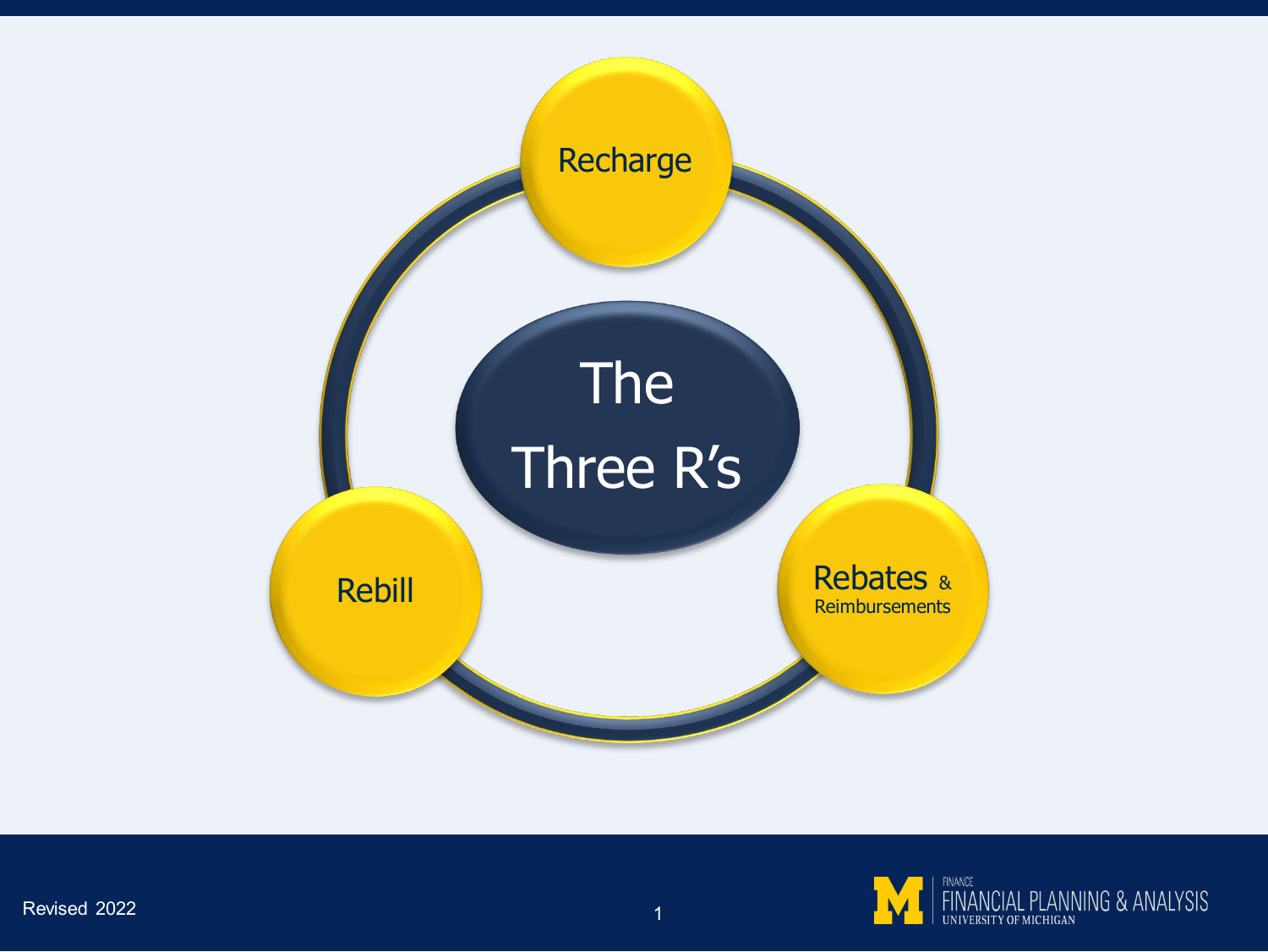### **What is a Recharge?**

- $\triangleright$  Recharges are charges for goods or services provided by one internal university unit to another internal university unit
- $\triangleright$  Rates must be approved by Financial Planning & Analysis
- $\triangleright$  Includes direct costs only (ex. technicians to maintain testing equipment, supplies consumed, equipment maintenance costs; etc.)
- $\triangleright$  Intended to operate on a break-even basis (i.e. cost recovery)
- $\triangleright$  Operates in the auxiliary internal services fund (52000)
- $\triangleright$  Must be billed using a Service Unit Billing (SUB)

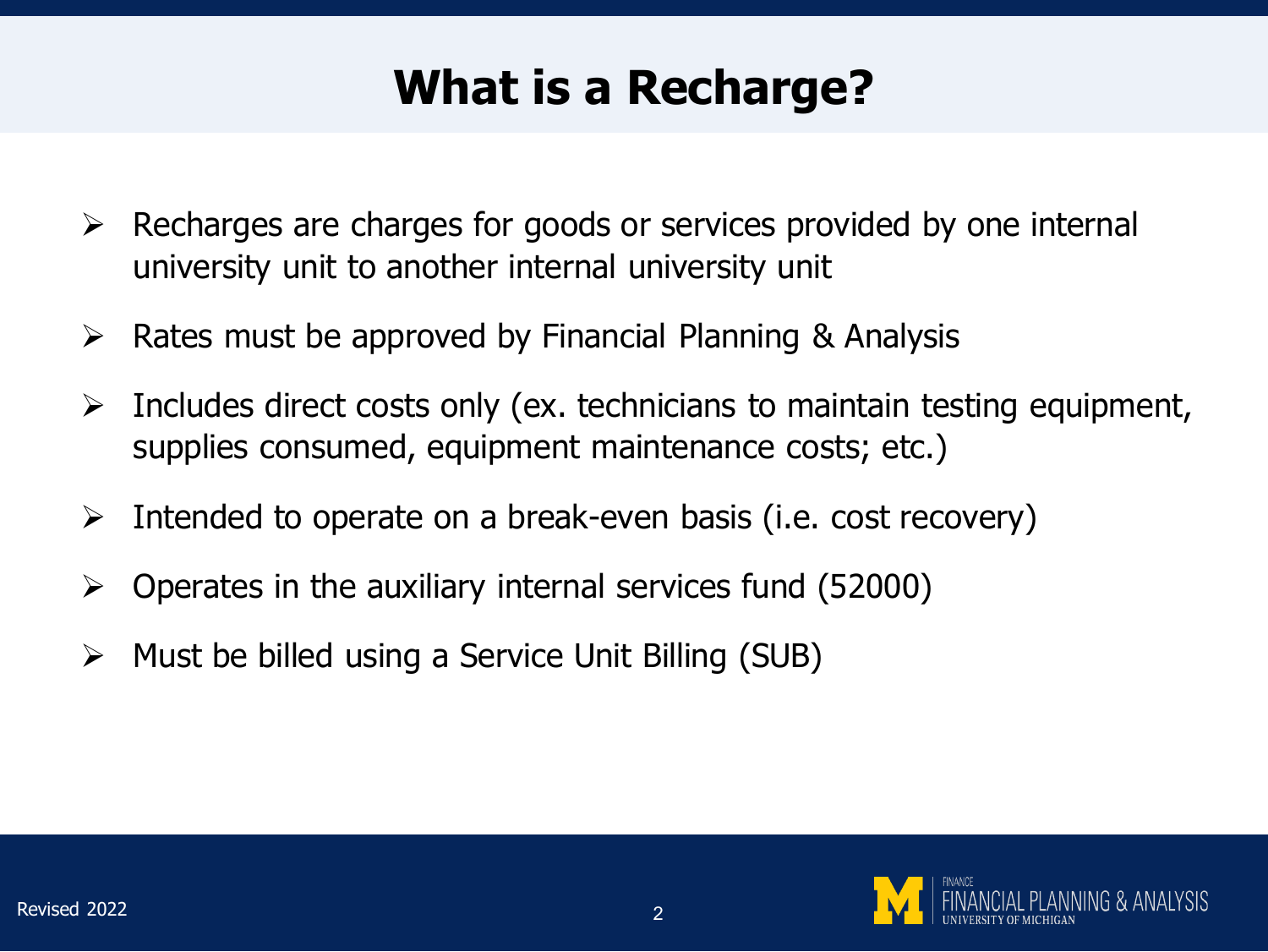# **Accounting for Recharge Activity**

Example: Chemistry Lab analyzes samples for another department

- $\triangleright$  Expense recorded on purchasing unit's chartfield using account 613225 (Chemical Analysis Fees)
- $\triangleright$  Chemistry records recharge revenue on their chartfield using account 410000 (General Recharge Revenue)



Recharges/Recharge Process – Contact [Financial Planning & Analysis](http://finance.umich.edu/analysis/recharge-rates) Service Unit Billing Process – Contact the [Shared Services Center](https://ssc.umich.edu/billing-collections/bill-another-u-m-unit/)



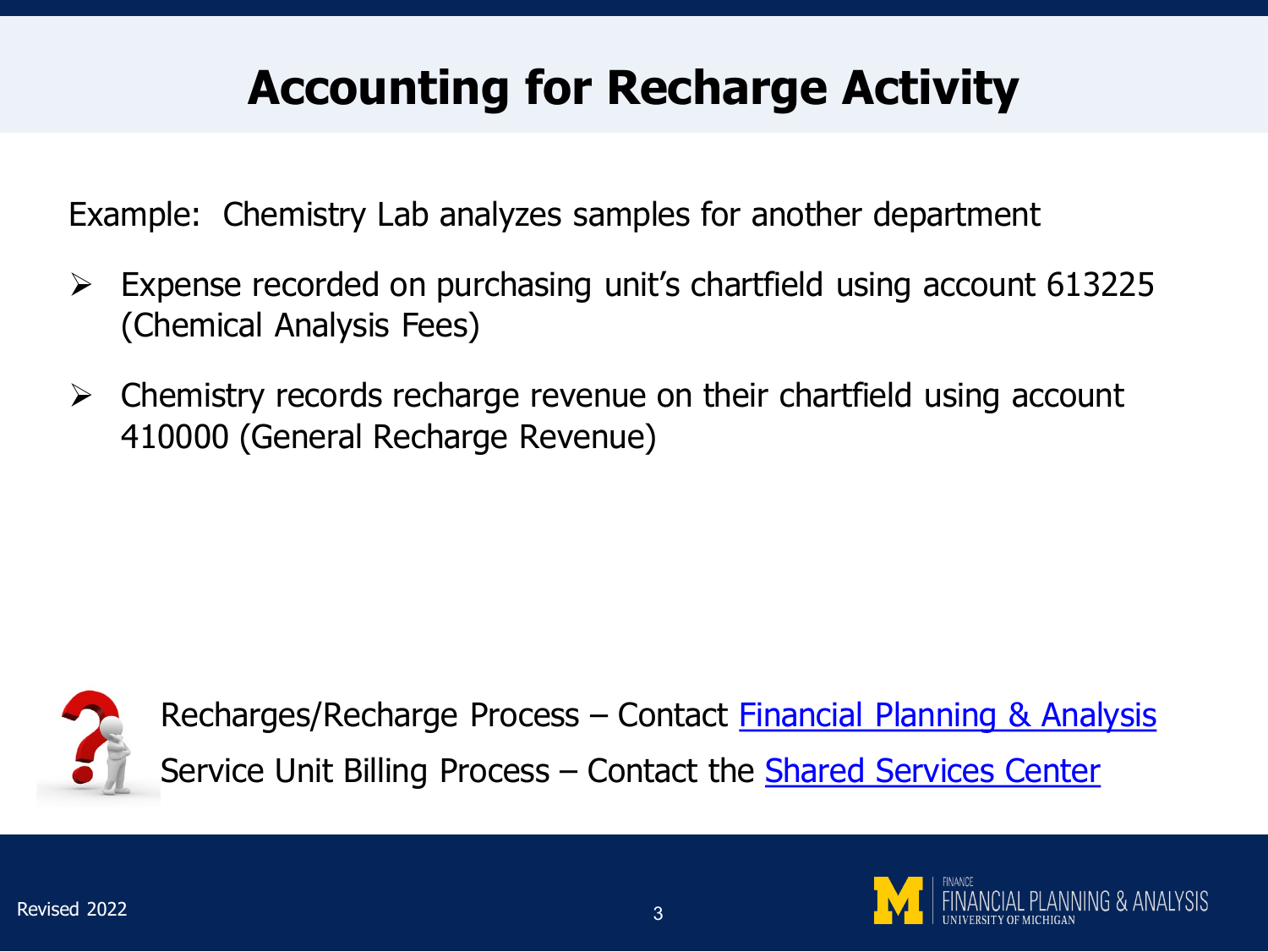### **What is a Rebill?**

- $\triangleright$  Moves the original cost of a good / service from the unit originally charged to another unit that utilized that same good / service
- $\triangleright$  Does NOT generate revenue, i.e. rebills are a one for one exchange of actual cost
	- o Not recorded as revenue
	- $\circ$  Utilizes "contra-expense" accounts within the Internal Rebill range of accounts (620200 to 620999) on both sides of the transaction, i.e. to both credit the unit's own chartfield and to charge another units chartfield
- $\triangleright$  Program "REBIL" may be used to identify rebill activity (not required)
- $\triangleright$  Can be between most operating funds and some non-operating funds
- $\triangleright$  Preferred method of rebilling is through Service Unit Billings (SUB)

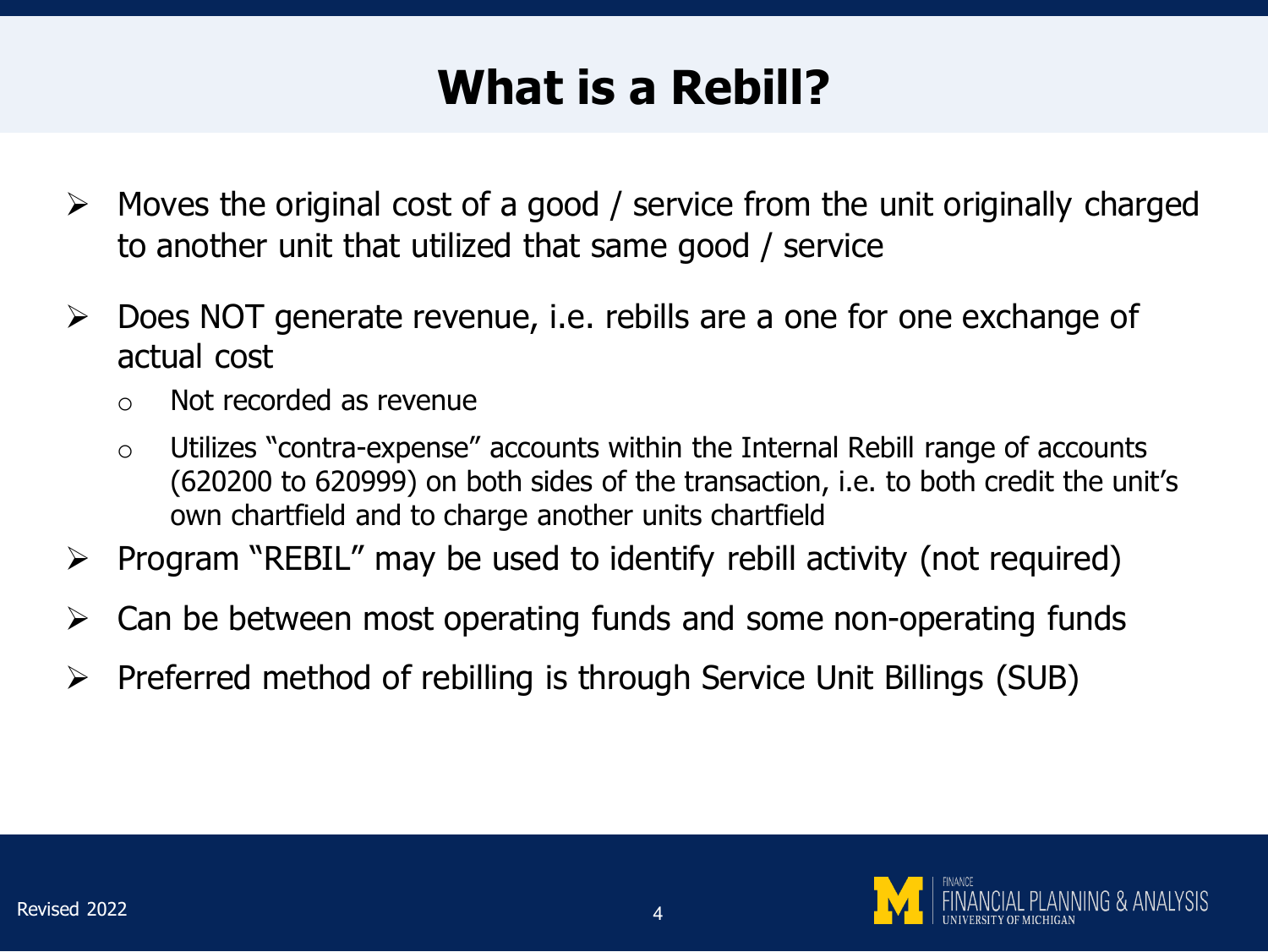# **Accounting for Rebill Activity**

Example: Unit A purchases test tubes in bulk, then Unit A charges "other" units for the test tubes using the purchase price

- $\triangleright$  Unit A receives the original charge on their chartfield for the expense on account 618350 (Laboratory Supplies)
- $\triangleright$  I Init A then
	- $\circ$  Credits a rebill account on their chartfield for the amount to be rebilled on account 620416 (Rebill Supply Expense)
	- $\circ$  Debits Unit B's chartfield for their portion of the expense on the same account 620416 (Rebill Supply Expense)



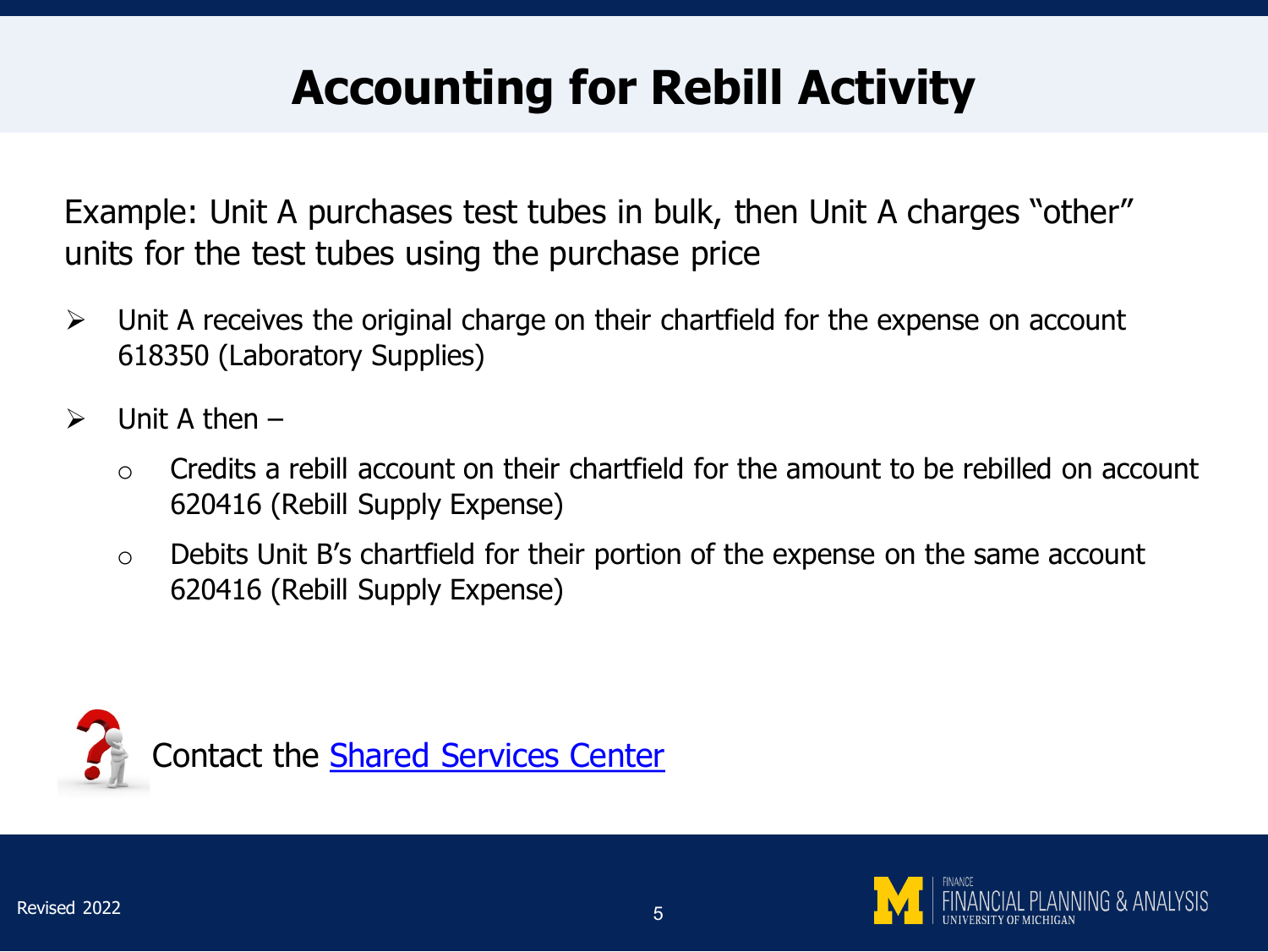### **What are Rebates and Personal Reimbursements?**

- $\triangleright$  Supplier Rebate
	- Payment received from a supplier to offset the cost of a purchase
- $\triangleright$  Personal Reimbursement
	- o Personal use of university resources
	- o Strongly discouraged and should not happen
	- $\circ$  However, if it does occur, the employee must reimburse the university for resources used for their personal benefit
- $\triangleright$  Recorded via a Cash Receipt Ticket (CRT) or payroll deduction (Concur activity) to properly reflect the university's cost
- $\triangleright$  Recorded as negative expense using the same account as the original expense
- $\triangleright$  Non-revenue generating activity, the university only records the original cost of the goods or service utilized

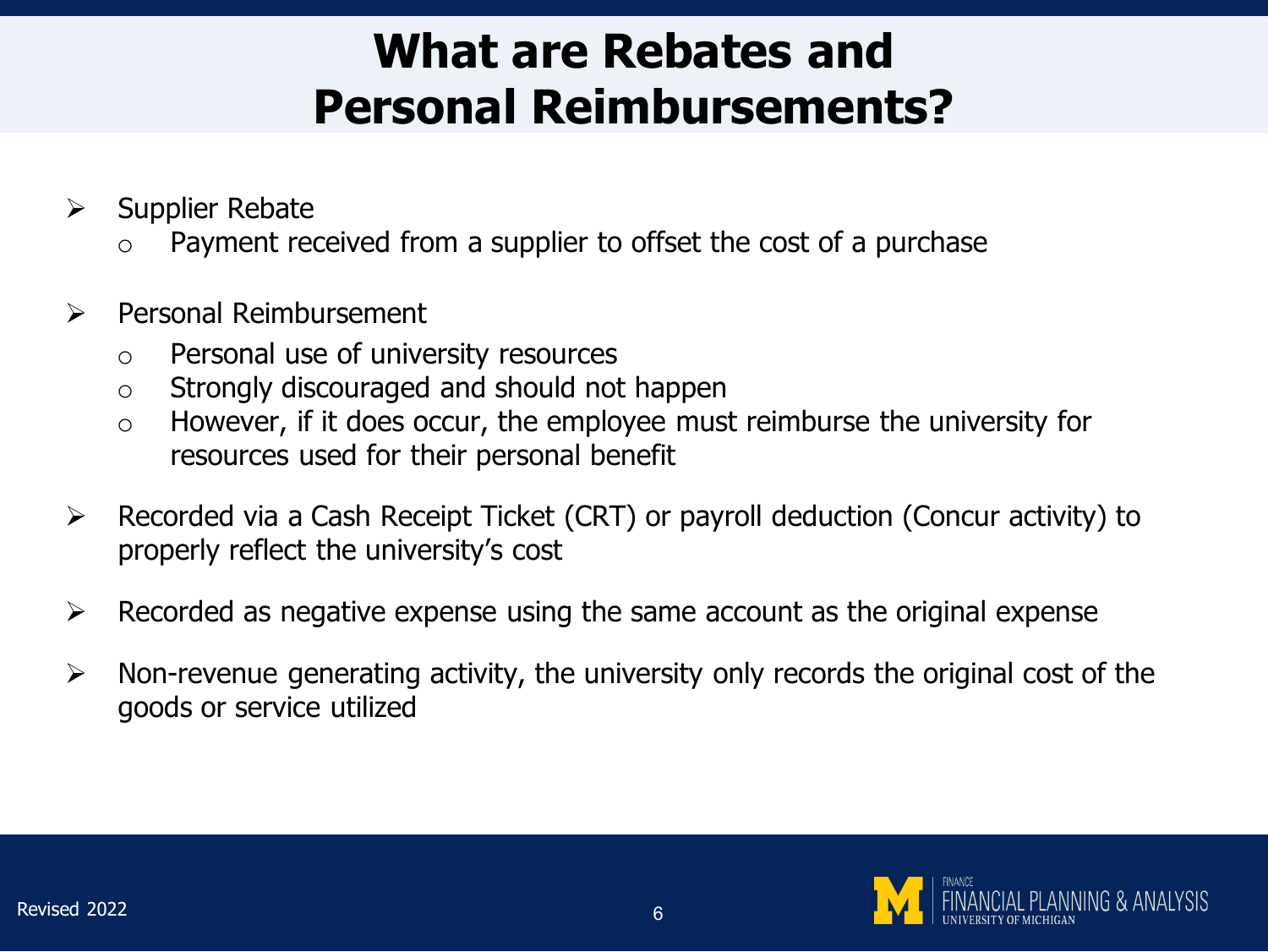### **Accounting for Rebates and Personal Reimbursement Activity**

Supplier Rebate Example - Department A receives a \$50 rebate check from OfficeMax for the purchase of a desktop printer

 $\triangleright$  The unit uses a cash receipt ticket to credit the chartfield used for the original purchase

Personal Reimbursement Example - Employee uses departments copy machine to print personal copies

 $\triangleright$  Employee writes the university a check and the department submits a cash receipt ticket to credit the department's chartfield using account 615080 - Printing



Contact the [Shared Services Center o](https://ssc.umich.edu/contact/)r [Financial Operations](http://finance.umich.edu/finops/accounting/contact)

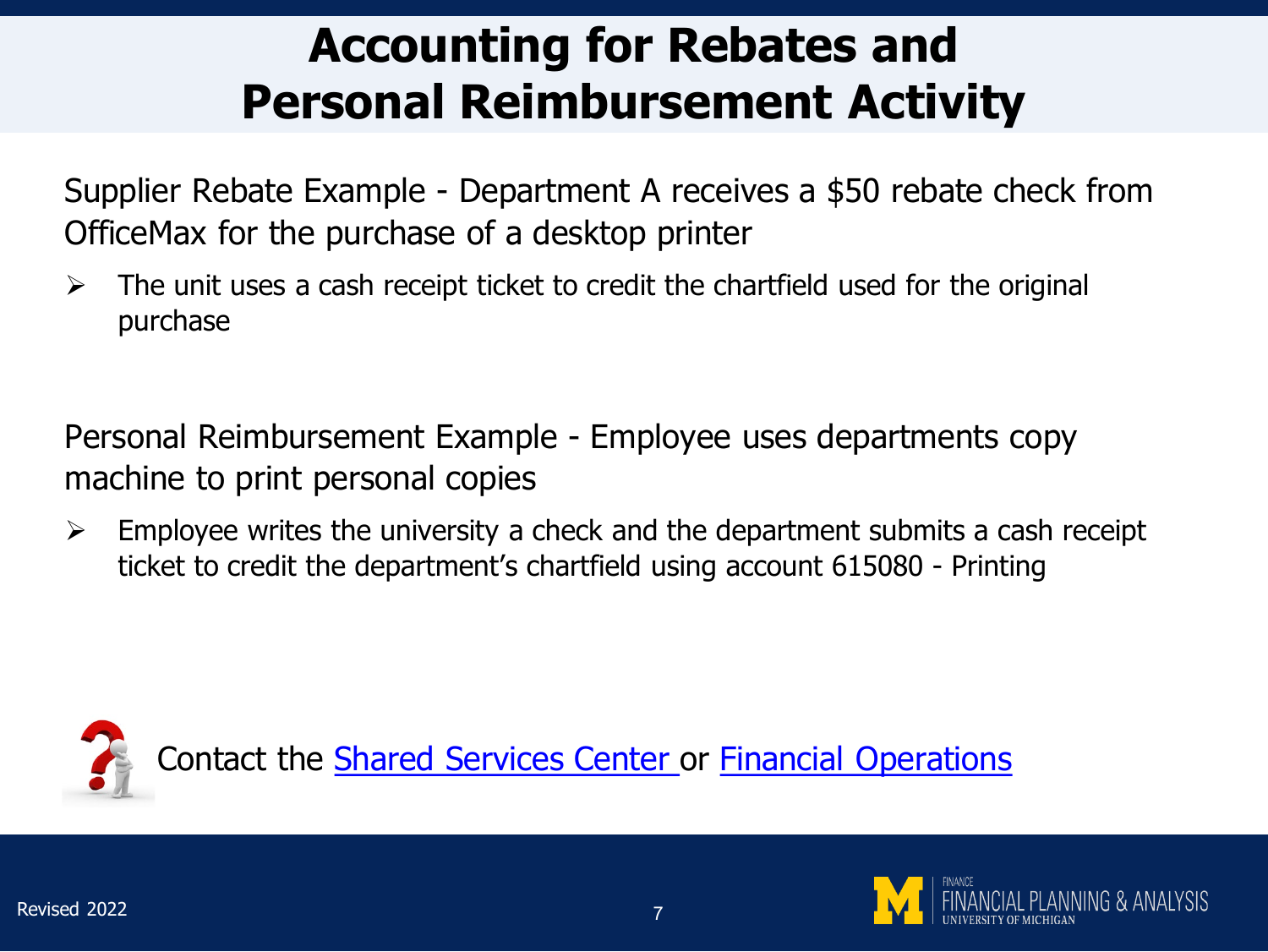# **Quick Reference Guide**

- $\triangleright$  Recharge
	- $\circ$  Recharges are charges for goods or services provided by one internal university unit to another internal university unit
- $\triangleright$  Rebill
	- $\circ$  Moves the original cost of a good/service from the unit originally charged to another unit that utilized that same good/service
- $\triangleright$  Rebates and Personal Reimbursements
	- $\circ$  Rebate is a payment received from a supplier to offset the cost of a purchase
	- o Personal Reimbursement is personal use of university resources (discouraged)

If the activity doesn't fit within the scope of the Three R's listed above, it is probably revenue



Not sure how to classify your activity? Contact [Financial Operations](http://finance.umich.edu/finops/accounting/contact)